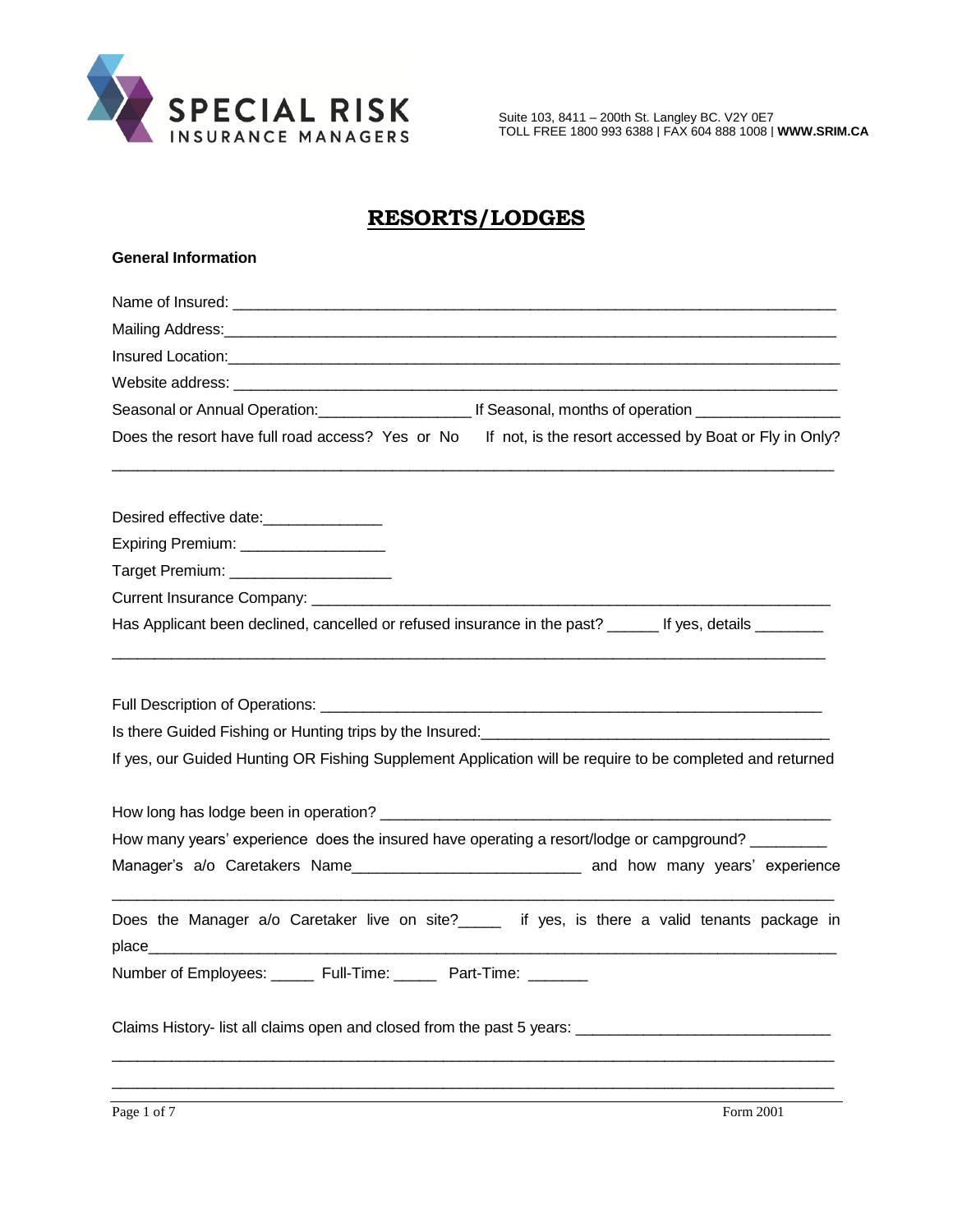

Suite 103, 8411 – 200th St. Langley BC. V2Y 0E7 TOLL FREE 1800 993 6388 | FAX 604 888 1008 | **[WWW.SRIM.CA](http://www.srim.ca/)**

| <b>PROPERTY:</b>                                                                                     |                                                                                                      |       |  |  |  |
|------------------------------------------------------------------------------------------------------|------------------------------------------------------------------------------------------------------|-------|--|--|--|
|                                                                                                      | <b>CONSTRUCTION - Select the Construction Class, which best describes your building:</b>             |       |  |  |  |
| $\Box$ Fire Resistive                                                                                | Masonry, Non Combustible<br>Non Combustive<br>$\perp$<br>$\mathbf{1}$                                |       |  |  |  |
| $\Box$ Masonry                                                                                       | Masonry Veneer                                                                                       | Frame |  |  |  |
|                                                                                                      | Number of buildings________ # of Cabins__________ # of RV sites ___________ #of Campsites __________ |       |  |  |  |
|                                                                                                      |                                                                                                      |       |  |  |  |
|                                                                                                      |                                                                                                      |       |  |  |  |
|                                                                                                      |                                                                                                      |       |  |  |  |
|                                                                                                      |                                                                                                      |       |  |  |  |
|                                                                                                      |                                                                                                      |       |  |  |  |
| Are there space heaters in any of the buildings?                                                     |                                                                                                      |       |  |  |  |
| **If any woodstoves – Must be CSA or ULC approved units; professionally installed and WETT certified |                                                                                                      |       |  |  |  |
|                                                                                                      | Require WETT inspection for review - this will be required prior to quoting                          |       |  |  |  |
|                                                                                                      |                                                                                                      |       |  |  |  |
| <b>PUBLIC FIRE PROTECTION</b>                                                                        |                                                                                                      |       |  |  |  |
| Fire Department - Paid F/T D Paid P/T D VFD Distance/Response Time                                   |                                                                                                      |       |  |  |  |
| Municipal Hydrants - Within 500 Feet □ Between 500 and 1000 feet □ Over 1000 feet □                  |                                                                                                      |       |  |  |  |
| Private Hydrants on property - Yes □<br>No I I                                                       |                                                                                                      |       |  |  |  |
|                                                                                                      |                                                                                                      |       |  |  |  |

#### **PRIVATE FIRE PROTECTION**

 $\mathsf{r}$ 

| Smoke Detection in each building?                 |  |
|---------------------------------------------------|--|
| Fire Extinguishers in each building?              |  |
| Any other Private Protection, if so, please list: |  |

 $\bot$  , and the contribution of the contribution of the contribution of the contribution of the contribution of  $\bot$ 

| PROPERTY / BI / EQUIPMENT BREAKDOWN                                | AMOUNT OF INSURANCE |
|--------------------------------------------------------------------|---------------------|
| Main Lodge                                                         |                     |
| Dwelling                                                           |                     |
| $Cabin(s)$ ; indicate if more than one including values separately |                     |
| Other Buildings (list required)                                    |                     |
| Contents                                                           |                     |
| Equipment                                                          |                     |
| Contractors Equipment (list required)                              |                     |
| <b>Office Contents</b>                                             |                     |
| Computer/EDP                                                       |                     |
| Profits – 12 Month POI                                             |                     |
| Non-Motorized Watercraft (list required)                           |                     |
| Motorized Watercraft (list required including hp)                  |                     |
| <b>EQUIPMENT BREAKDOWN</b>                                         |                     |

 $\mathbf{\overline{1}}$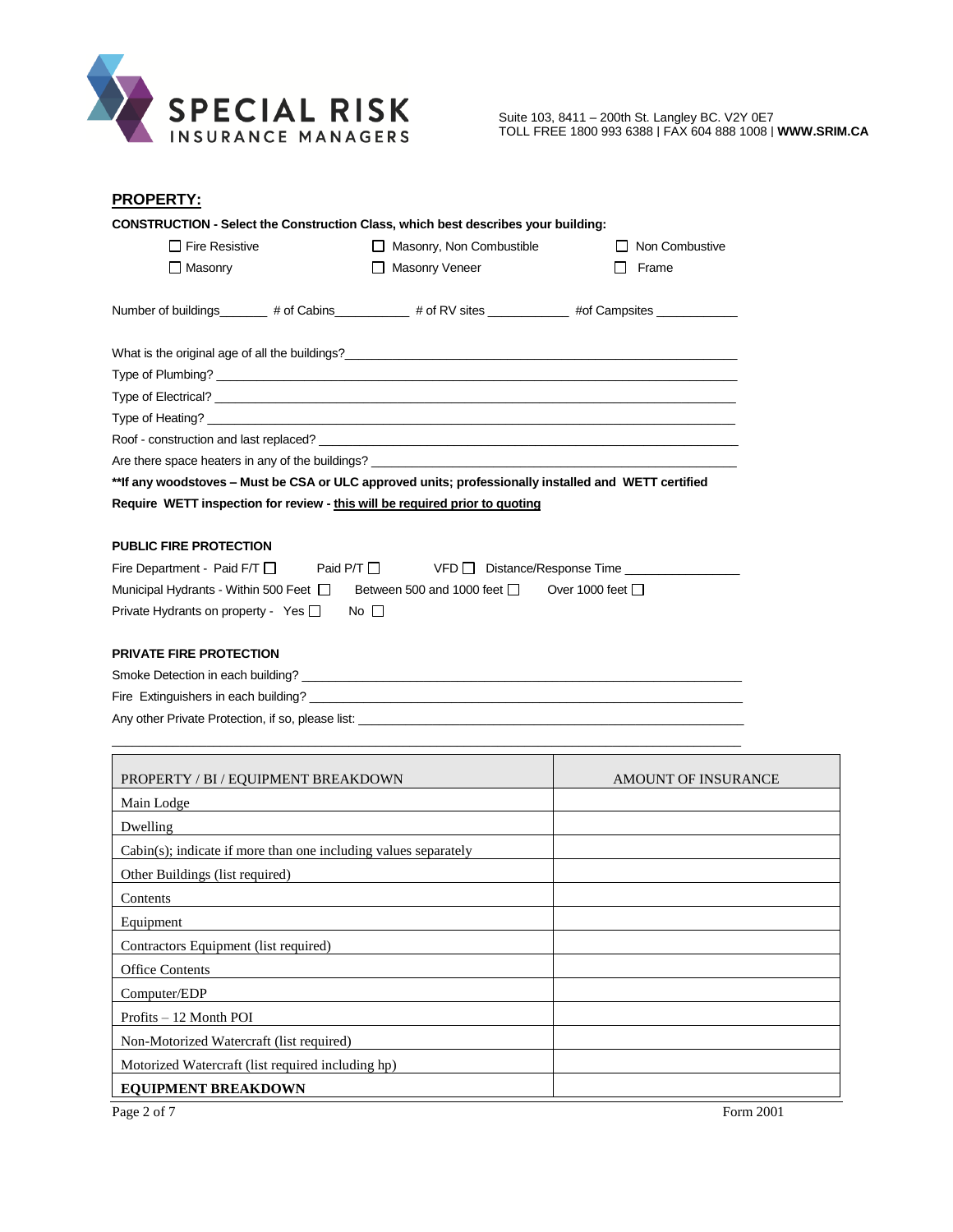

| <b>CRIME COVERAGES</b>             | AMOUNT OF INSURAMCE |
|------------------------------------|---------------------|
| 3D Coverage – Employee Dishonesty: |                     |
| 3D Coverage – Other Covers         |                     |
| Other                              |                     |

### **LIABILITY: Limit Required: \$2,000,000 / \$3,000,000 / \$5,000,000**

| <b>EXPOSURE</b>          | <b>GROSS REVENUES</b> |
|--------------------------|-----------------------|
| Accommodations           |                       |
| Food                     |                       |
| Liquor                   |                       |
| <b>Boat Rental</b>       |                       |
| <b>Convenience Store</b> |                       |
| Other (please list)      |                       |

### **Restaurant / Lounge / Recreation Hall Or Pub:**

| Workshop                                                                          |
|-----------------------------------------------------------------------------------|
| *If yes, we will require our Hospitality Application to be completed and returned |
| Is there liquor being served?                                                     |
| Is there a restaurant/lounge or bar? If yes, please advise which one or all       |

| Does the insured have a workshop on premises? | If yes, please advise: |  |
|-----------------------------------------------|------------------------|--|
| Is there any millwork/carpentry work:         |                        |  |
| Is there any automotive work:                 |                        |  |
| Is there any welding operations               |                        |  |
|                                               |                        |  |

### **AMENITIES**

| Is there cooking allowed in any of the cabins? _________________________________                           |
|------------------------------------------------------------------------------------------------------------|
|                                                                                                            |
|                                                                                                            |
| Are there fire pits?                                                                                       |
| Playground? If yes, advise the age, ground cover, type of equipment and how often it is maintained _______ |
| Is there a land or water trampoline or water inflatables, please list: ____________________________        |

Are there any long term rentals offered (excess of 30 consecutive days) \_\_\_\_\_\_\_\_\_\_\_\_\_\_\_\_\_\_\_\_\_\_\_\_\_\_\_\_\_\_\_\_\_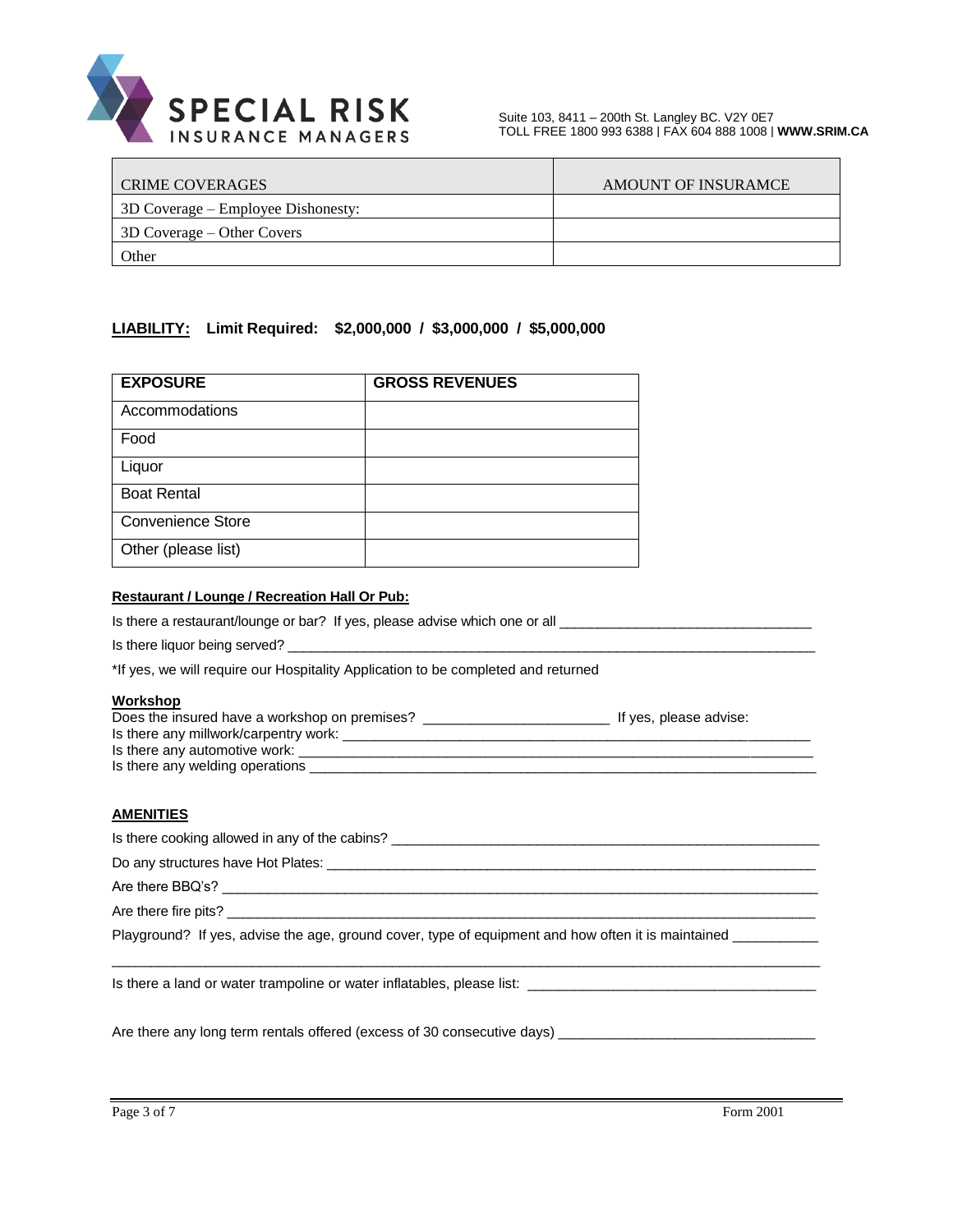

Suite 103, 8411 – 200th St. Langley BC. V2Y 0E7 TOLL FREE 1800 993 6388 | FAX 604 888 1008 | **[WWW.SRIM.CA](http://www.srim.ca/)**

| Is there a Swimming Pool? If yes - please advise:                                                                                                                                                                              |
|--------------------------------------------------------------------------------------------------------------------------------------------------------------------------------------------------------------------------------|
| Is there a lifeguard? The contract of the contract of the contract of the contract of the contract of the contract of the contract of the contract of the contract of the contract of the contract of the contract of the cont |
|                                                                                                                                                                                                                                |
| Is there parental supervision required for children using the pool? If so, what age _____________                                                                                                                              |
| Is the pool fenced and locked after operating hours?                                                                                                                                                                           |
|                                                                                                                                                                                                                                |
|                                                                                                                                                                                                                                |
|                                                                                                                                                                                                                                |
|                                                                                                                                                                                                                                |

Is there a convenience store? If so, is there tobacco, liquor, lottery, hunting/fishing equipment, fireworks or propane sold? \_\_\_\_\_\_\_\_\_\_\_\_\_\_\_\_\_\_\_\_\_\_\_\_\_\_\_\_\_\_\_\_\_\_\_\_\_\_\_\_\_\_\_\_\_\_\_\_\_\_\_\_\_\_\_\_\_\_\_\_\_\_\_\_\_\_\_\_\_\_\_\_\_\_\_\_\_\_\_\_\_\_\_\_\_

 $\_$  ,  $\_$  ,  $\_$  ,  $\_$  ,  $\_$  ,  $\_$  ,  $\_$  ,  $\_$  ,  $\_$  ,  $\_$  ,  $\_$  ,  $\_$  ,  $\_$  ,  $\_$  ,  $\_$  ,  $\_$  ,  $\_$  ,  $\_$  ,  $\_$  ,  $\_$  ,  $\_$  ,  $\_$  ,  $\_$  ,  $\_$  ,  $\_$  ,  $\_$  ,  $\_$  ,  $\_$  ,  $\_$  ,  $\_$  ,  $\_$  ,  $\_$  ,  $\_$  ,  $\_$  ,  $\_$  ,  $\_$  ,  $\_$  ,

### **WATERCRAFT**

Are waivers signed by guests who chose to rent or use non-motorized (canoe/kayak/paddle boards) or motorized watercraft? Yes  $\Box$  No  $\Box$ 

\_\_\_\_\_\_\_\_\_\_\_\_\_\_\_\_\_\_\_\_\_\_\_\_\_\_\_\_\_\_\_\_\_\_\_\_\_\_\_\_\_\_\_\_\_\_\_\_\_\_\_\_\_\_\_\_\_\_\_\_\_\_\_\_\_\_\_\_\_\_\_\_\_\_\_\_\_\_\_\_\_\_\_\_\_\_\_\_\_\_\_\_\_\_\_\_\_\_\_\_\_\_\_\_\_ \_\_\_\_\_\_\_\_\_\_\_\_\_\_\_\_\_\_\_\_\_\_\_\_\_\_\_\_\_\_\_\_\_\_\_\_\_\_\_\_\_\_\_\_\_\_\_\_\_\_\_\_\_\_\_\_\_\_\_\_\_\_\_\_\_\_\_\_\_\_\_\_\_\_\_\_\_\_\_\_\_\_\_\_\_\_\_\_\_\_\_\_\_\_\_\_\_\_\_\_\_\_\_\_\_ \_\_\_\_\_\_\_\_\_\_\_\_\_\_\_\_\_\_\_\_\_\_\_\_\_\_\_\_\_\_\_\_\_\_\_\_\_\_\_\_\_\_\_\_\_\_\_\_\_\_\_\_\_\_\_\_\_\_\_\_\_\_\_\_\_\_\_\_\_\_\_\_\_\_\_\_\_\_\_\_\_\_\_\_\_\_\_\_\_\_\_\_\_\_\_\_\_\_\_\_\_\_\_\_\_

Are parents or legal guardians required to sign waivers for their children aged 18 and under? \_\_\_\_\_\_\_\_\_\_\_\_\_\_\_\_

### **OTHER AMENITIES:**

Provide a list of activities offered by the insured: \_\_\_\_\_\_\_\_\_\_\_\_\_\_\_\_\_\_\_\_\_\_\_\_\_\_\_\_\_\_\_\_\_\_\_\_\_\_\_\_\_\_\_\_\_\_\_\_\_\_\_\_\_\_\_\_\_\_\_\_\_

### **Do you have the following: (If yes, please provide copies for underwriting):**

|                                      | Yes | No |
|--------------------------------------|-----|----|
| Marketing Materials (brochures, etc) |     |    |
| Written Emergency Plans              |     |    |
| <b>Safety Inspection Checklist</b>   |     |    |
| Maintenance Log                      |     |    |
| Video Surveillance                   |     |    |
| Describe Areas of Coverage:          |     |    |
|                                      |     |    |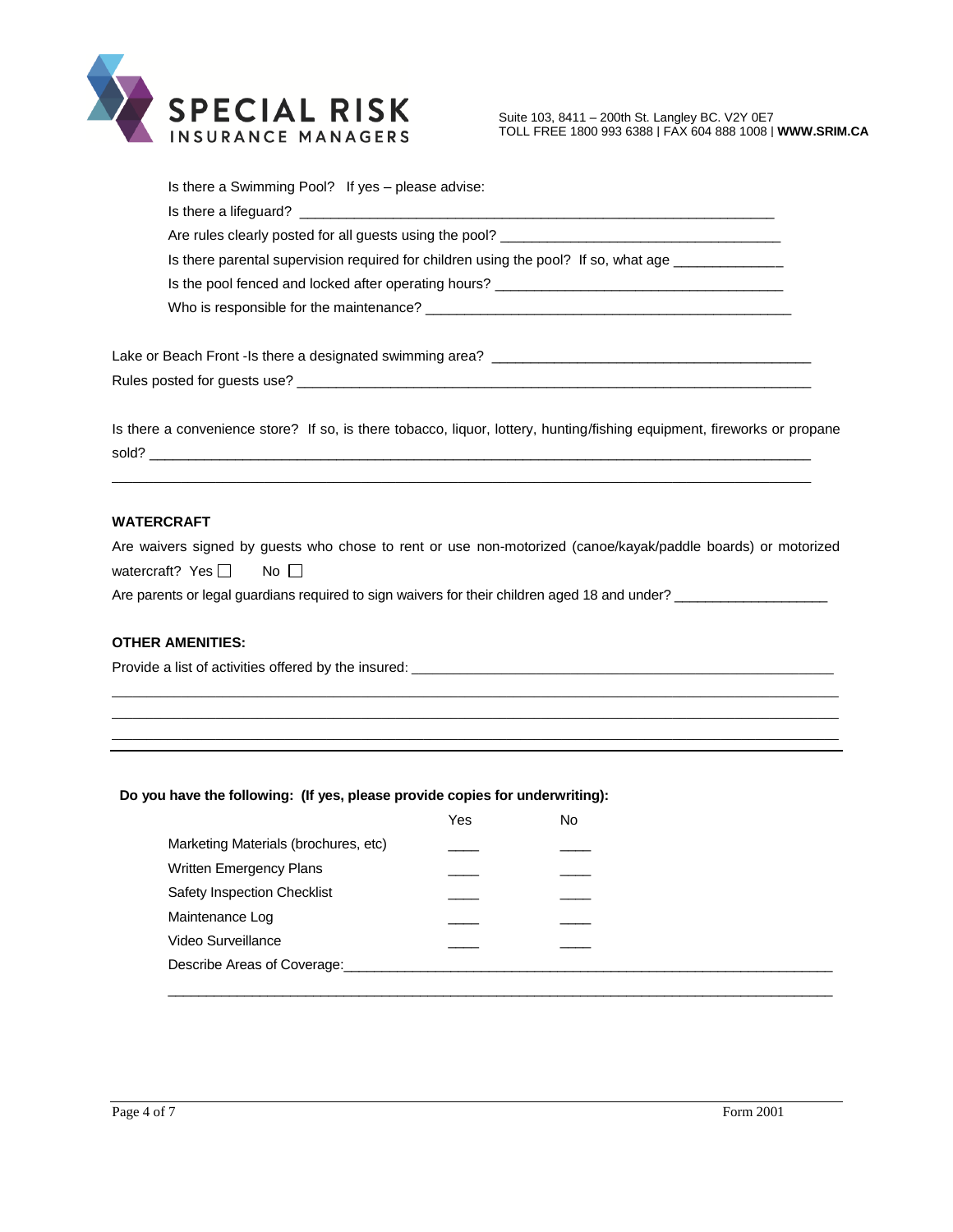

TOLL FREE 1800 993 6388 | FAX 604 888 1008 | **[WWW.SRIM.CA](http://www.srim.ca/)**

### **TRANSPORTATION:**

Do you transport equipment and participants with your own or leased vehicles? \_\_\_Yes \_\_\_No If yes, please explain:

\_\_\_\_\_\_\_\_\_\_\_\_\_\_\_\_\_\_\_\_\_\_\_\_\_\_\_\_\_\_\_\_\_\_\_\_\_\_\_\_\_\_\_\_\_\_\_\_\_\_\_\_\_\_\_\_\_\_\_\_\_\_\_\_\_\_\_\_\_\_\_\_\_\_\_\_\_\_\_\_\_\_\_\_\_

| Limits of Insurance carried:<br>\$<br><u> 1990 - Johann Stoff, amerikansk politiker (d. 1980)</u>                                                                                                                               |
|---------------------------------------------------------------------------------------------------------------------------------------------------------------------------------------------------------------------------------|
| Average lengths of road or vehicle travel ______km or ______miles.<br>Type of road used: _____Highway ____Rural _____City Routes ____Off-road ______                                                                            |
| Do participants use their own vehicles as well? _________Yes<br>a No<br>If Yes, please explain:                                                                                                                                 |
|                                                                                                                                                                                                                                 |
|                                                                                                                                                                                                                                 |
|                                                                                                                                                                                                                                 |
| <b>MAINTENANCE</b>                                                                                                                                                                                                              |
| Describe regular maintenance of facility:<br><u>Describe regular maintenance</u> of facility:<br><u>Describe regular</u>                                                                                                        |
|                                                                                                                                                                                                                                 |
|                                                                                                                                                                                                                                 |
|                                                                                                                                                                                                                                 |
|                                                                                                                                                                                                                                 |
| If yes:                                                                                                                                                                                                                         |
|                                                                                                                                                                                                                                 |
| b) How often is parking lot inspected for needed repairs?<br>in the contract of the contract of the contract of the contract of the contract of the contract of the contract of the contract of the contract of the contract of |
| c) Who is responsible for snow/ice removal?                                                                                                                                                                                     |

#### **Water Supply**

Is the water supply private or public? If private, who is responsible for testing and submitting samples to the proper authorities?\_\_\_\_\_\_\_\_\_\_\_\_\_\_\_\_\_\_\_\_\_\_\_\_\_\_\_\_\_\_\_\_\_\_\_\_\_\_\_\_\_\_\_\_\_\_\_\_\_\_\_\_\_\_\_\_\_\_\_\_\_\_\_\_\_\_\_\_\_\_\_\_\_

 $\mathcal{L}_\mathcal{L} = \{ \mathcal{L}_\mathcal{L} = \{ \mathcal{L}_\mathcal{L} = \{ \mathcal{L}_\mathcal{L} = \{ \mathcal{L}_\mathcal{L} = \{ \mathcal{L}_\mathcal{L} = \{ \mathcal{L}_\mathcal{L} = \{ \mathcal{L}_\mathcal{L} = \{ \mathcal{L}_\mathcal{L} = \{ \mathcal{L}_\mathcal{L} = \{ \mathcal{L}_\mathcal{L} = \{ \mathcal{L}_\mathcal{L} = \{ \mathcal{L}_\mathcal{L} = \{ \mathcal{L}_\mathcal{L} = \{ \mathcal{L}_\mathcal{$ 

\_\_\_\_\_\_\_\_\_\_\_\_\_\_\_\_\_\_\_\_\_\_\_\_\_\_\_\_\_\_\_\_\_\_\_\_\_\_\_\_\_\_\_\_\_\_\_\_\_\_\_\_\_\_\_\_\_\_\_\_\_\_\_\_\_\_\_\_\_\_\_\_\_\_\_\_\_\_\_\_\_\_\_\_\_\_\_\_\_\_\_\_\_\_\_\_\_\_\_  $\bot$  , and the contribution of the contribution of the contribution of the contribution of the contribution of the contribution of the contribution of the contribution of the contribution of the contribution of the contri

### **Security:**

Who handles disturbances/ fights/ ejections/ crowd control in your facility: \_\_\_\_\_\_\_\_\_\_\_\_\_\_\_\_\_\_\_\_\_\_\_\_\_\_\_\_\_\_\_\_\_

Please describe procedures: \_\_\_\_\_\_\_\_\_\_\_\_\_\_\_\_\_\_\_\_\_\_\_\_\_\_\_\_\_\_\_\_\_\_\_\_\_\_\_\_\_\_\_\_\_\_\_\_\_\_\_\_\_\_\_\_\_\_\_\_\_\_\_\_\_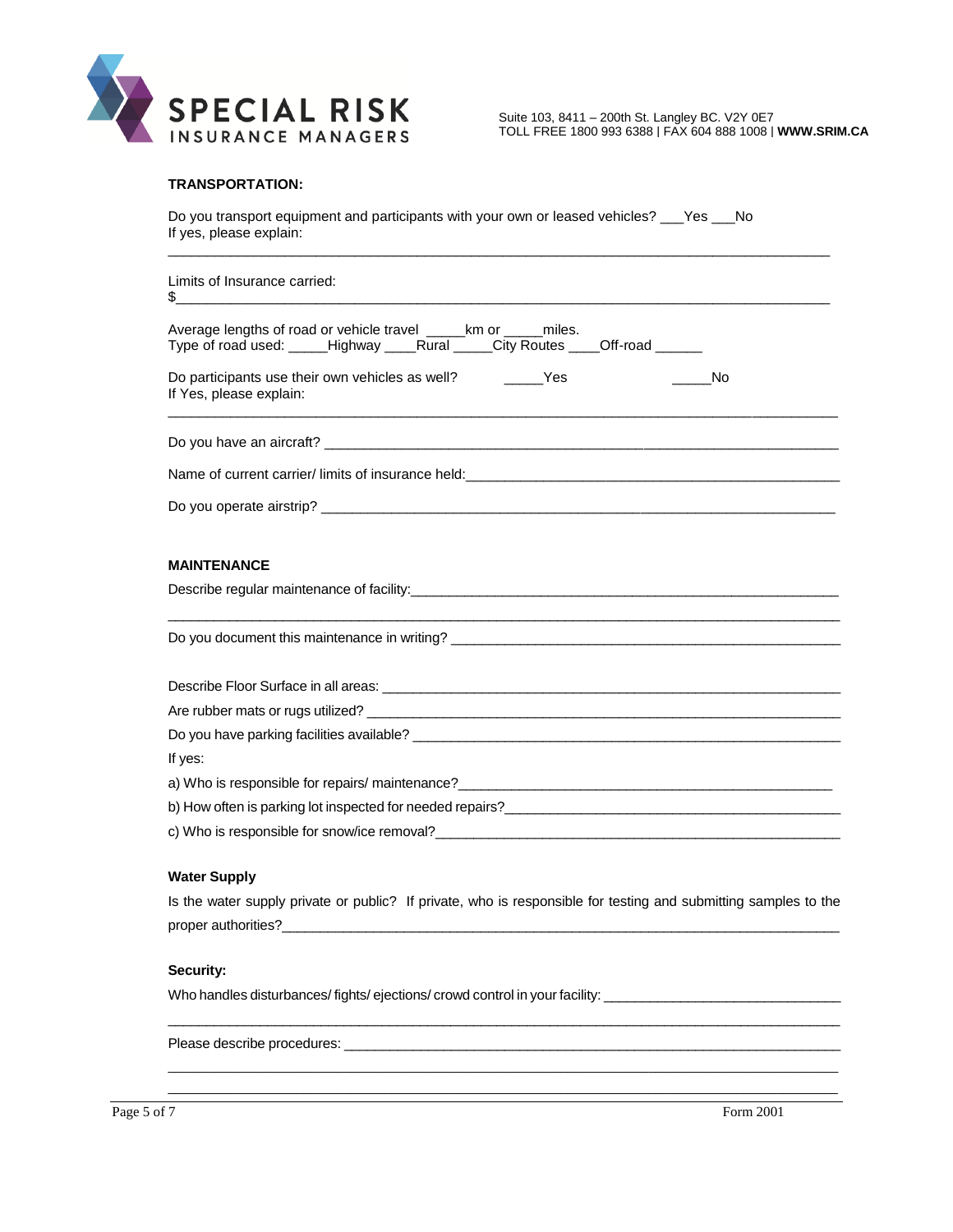

#### **Safety**:

a) Do you provide a first aid station? \_\_\_\_\_\_\_\_\_\_\_\_

b) Who staffs the station? Is there an attendant on duty at all times? \_\_\_\_\_\_\_\_\_\_\_\_\_\_\_

c) What are the response times for the following? :

| Fire Station: |  |
|---------------|--|
| Police:       |  |

| Hospital: |  |  |
|-----------|--|--|

Indicate any other coverages and limits that will be carried in conjunction with the coverage you desire from SPECIAL SK INSURANCE MANAGERS LTD.\_\_\_\_\_\_\_\_\_\_\_\_\_\_\_\_\_\_\_\_\_\_\_\_\_\_\_\_\_\_\_\_\_\_\_\_\_\_\_\_\_\_\_\_\_\_\_\_\_

#### **Past Insurance Experience**

|  | Do you presently carry insurance? | YES | NΟ |
|--|-----------------------------------|-----|----|
|  |                                   |     |    |

\_\_\_\_\_\_\_\_\_\_\_\_\_\_\_\_\_\_\_\_\_\_\_\_\_\_\_ \_\_\_\_\_\_\_\_\_\_\_\_\_\_\_\_\_\_\_\_\_\_\_\_\_

If yes, with which Insurance Carrier? **Example 20** Note that the state of the state of the state of the state of the state of the state of the state of the state of the state of the state of the state of the state of the s

Has any Insurance Carrier cancelled or refused coverage? \_\_\_\_\_\_\_\_\_\_\_\_\_\_\_\_\_\_\_\_\_\_\_

If yes, explain:

#### **IMPORTANT - PLEASE READ CAREFULLY:**

- 1. It is understood and agreed that coverage does not apply to bodily injury to a participant unless you implement sufficient procedures to secure from each participant and deliver to us simultaneously with notice of a participant claim a valid release and waiver of liability and indemnity agreement form as attached and made part of the policy dated and signed by the participant prior to the time of the occurrence in which said participant was injured.
- 2. Provided you have implemented such procedures, if you are unable to secure and provide such agreement despite your best efforts, coverage shall not be prejudiced, however, you must assume the first \$25,000.00 each occurrence (including supplementary payments) resulting from a claim which would be covered under participants liability.
- 3. It is understood and agreed that the completion of this application shall not be binding either to the proposed insured or to the company until accepted by the company or companies underwriting this application.

This application is attached to and forms part of the policy. Please ensure that the application is completed in full, signed, dated and witnessed warranting same.

Signature of Owner /Operator **Print Full Name** Print Full Name **Date** 

 $\_$  , and the set of the set of the set of the set of the set of the set of the set of the set of the set of the set of the set of the set of the set of the set of the set of the set of the set of the set of the set of th

Signature of Witness **Print Full Name**